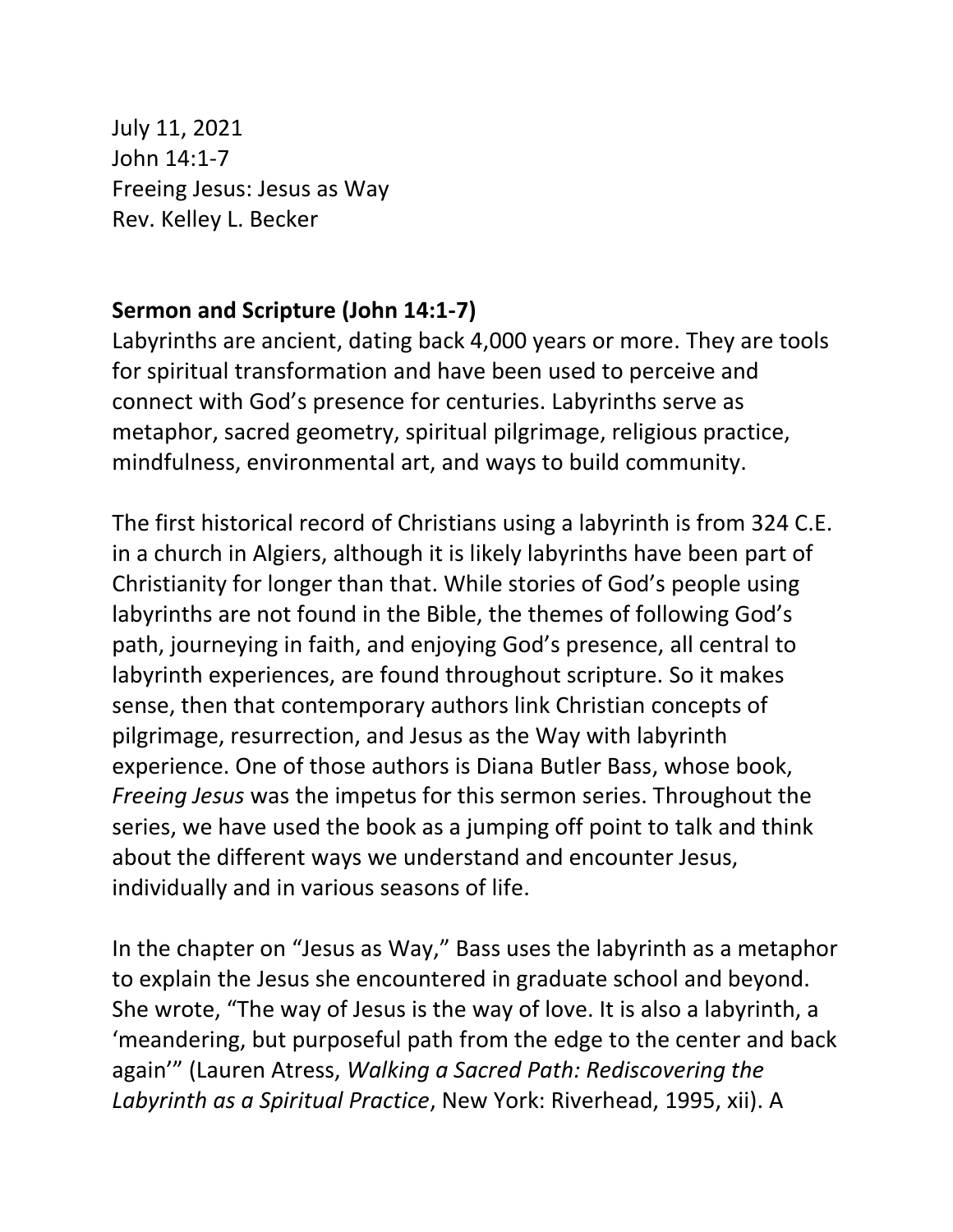typical labyrinth experience involves preparing oneself at the threshold, following the single path to the center, spending time at the center, following the same pathway out from the center back to the threshold, and responding to the experience. The abbreviated experience we had together a few minutes ago is not typical but hopefully gave you an idea of what it might be like to use a labyrinth as a spiritual practice. Did you know there is a labyrinth on the church property? It is at the very back of our property and really needs some TLC, but it is definitely still there, waiting for us to find it again and maybe to use it to find ourselves.

"Faith is about being found", Bass wrote. Her words resonated deeply with me this week. I've never actually said that out loud before, but I've realized in the last few days that I have felt them for a long time. When I've felt lost, it has been love that has made me feel found. Like when you do the thing you and your partner agreed you wouldn't do. And you get home expecting an argument and, instead, you get a hug and a quiet listener who helps you sort it all out. Or when what you start questioning what you were taught about God as a child and your friend, instead of calling you a heretic, commits to reading, listening and learning with you as you explore what you believe now. Moments and seasons of lostness come to all of us. My experience has been that what makes me feel found again is when someone shows up to listen and really see me for who I am. "Faith is about being found."

In *Freeing Jesus*, Bass writes about her own season of lostness, "The little girl in the woods, who had known Jesus as a friend, had been domesticated by rules and dogma imposed from outside, reinforced by her own fears." I wonder how many of us have experienced a sense of lostness because of a disconnection between what we believe at our core and what we have been taught. Maybe it goes like this: You believe in the God as revealed through Jesus's life; a God of love, peace, compassion, and justice, but the Church or other Christians have fed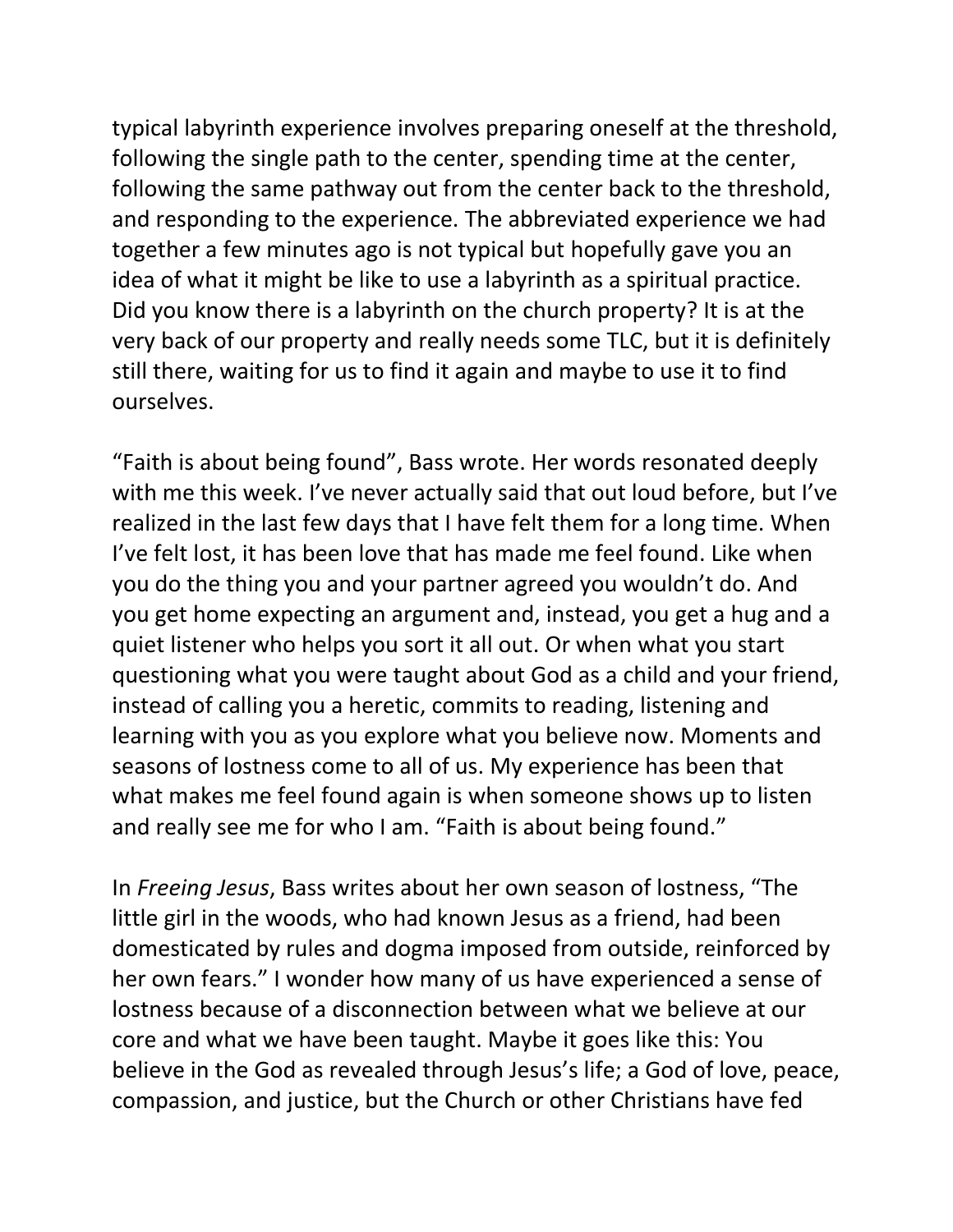you a God of fear, violence, judgment, and arbitrary rules. And there is a lot of fear associated with turning from what you've been taught. For most people, I think, the fear is less about hell than it is about being ostracized from and rejected by family and friends.

Recently, a friend told me that when she was young, she had a series of scary dreams about making mistakes and unsuccessfully trying to earn God's forgiveness. She went to her pastor and told him about the dreams. He told her she was possessed by a demon. Just what you'd expect from a good spiritual leader, right? She was terrified to tell anyone what the pastor had said because she was certain everyone would believe him. Another friend told me that when she was young she experienced a good deal of anxiety around doing everything perfectly because she had been told over and over again that she could die any time and she be better be right with God when she did. How do you believe in a god who wants children to be afraid?

And I've shared with you before my own story about my uncle, a selfordained minister, who said over and over again that people who don't believe certain things about Jesus were condemned to hell. Even as a child this didn't make sense to me, so I asked him about the people who live in remote places and who have never heard about God or Jesus. He told me it was the job of Christians to tell everyone and when we don't get to people, we cost them eternity. We are safe, but they are not. Even as a 12-year-old, I was like…hmmm…there's something about that that doesn't jive with "He's got the whole world in his hands…" and "God loves everyone!" This is the same uncle who, when asked, "How are you?" in casual conversation, instead of saying, "fine," like the rest of us, would say, "blessed." To this day, I have a love/hate relationship with the word blessed.

I've said all of this to make the point: There are a lot of people who feel a little (or a lot) lost, some of them are sitting here this morning, some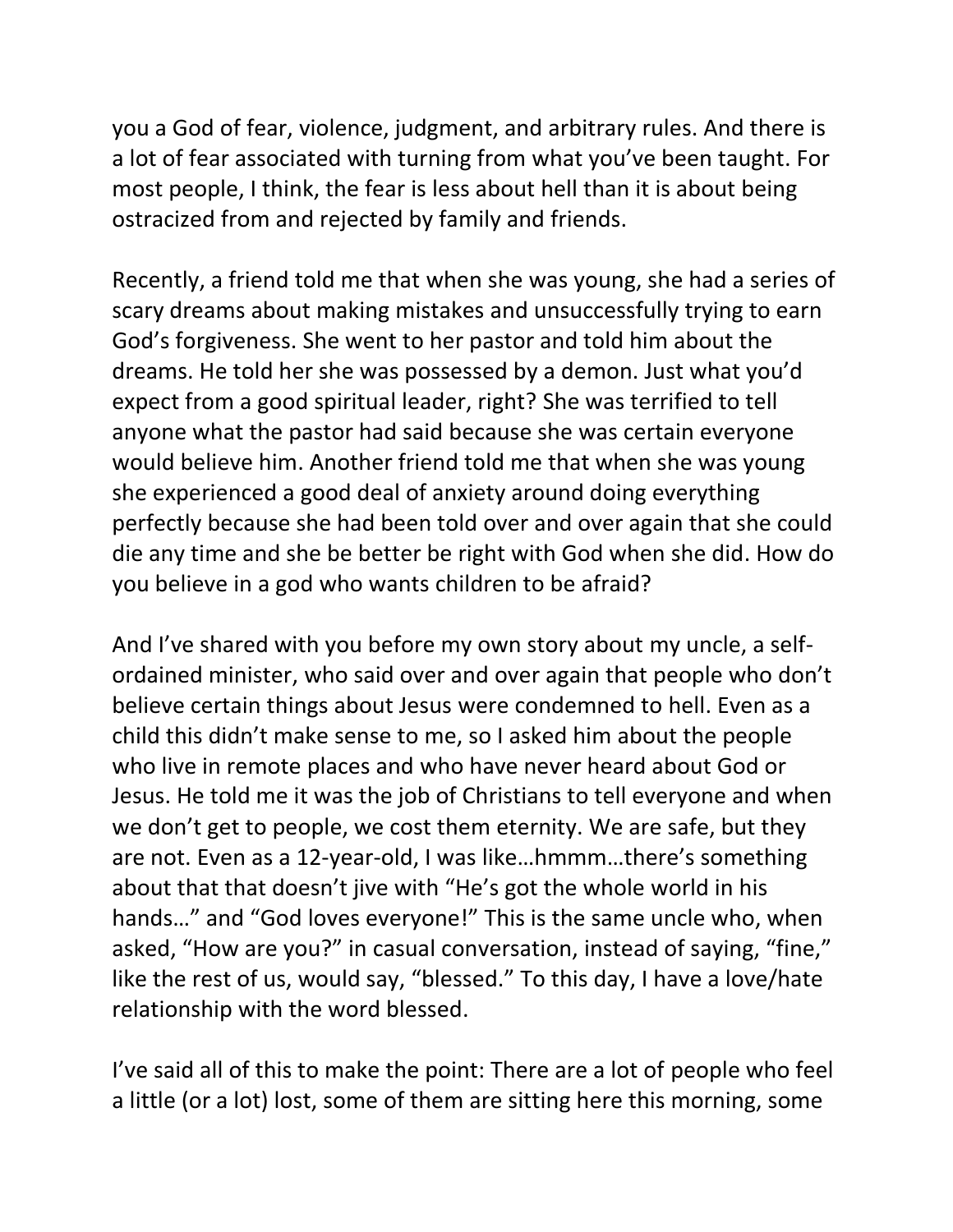are watching online, some are on the golf course, taking a walk, or still in bed. None of these people are lost as far as God is concerned. They feel lost because of what is going on in their lives and in their minds and hearts. So, what is the way home for them and for us when we feel lost? It is not creeds, rules, doctrines, right belief, and judgment. The way is love.

Today's text, which talks about "the way," is John 14:1-7: **14** "Do not let your hearts be troubled. Believe in God, believe also in me. **<sup>2</sup>** In my Father's house there are many dwelling places. If it were not so, would I have told you that I go to prepare a place for you? **<sup>3</sup>** And if I go and prepare a place for you, I will come again and will take you to myself, so that where I am, there you may be also. **<sup>4</sup>** And you know the way to the place where I am going." **<sup>5</sup>** Thomas said to him, "Lord, we do not know where you are going. How can we know the way?" **<sup>6</sup>** Jesus said to him, "I am the way, and the truth, and the life. No one comes to the Father except through me. **<sup>7</sup>** If you know me, you will know my Father also. From now on you do know him and have seen him."

This passage is part of Jesus's good-bye to his followers. And because of that, I read it a lot at funerals. The language of departure and preparing a place for the ones that come after, is comforting to families and friends who are grieving loved ones. But the truth is, "In my Father's house there are many dwelling places…" is less about a future place in heaven and more about the promise of new opportunities for relationship with God for Jesus's followers then and now. There are many places in our minds and hearts, in the world, in our relationships with each other, in which we can connect with and grow closer to God and Jesus's life revealed them to us.

In the text, Thomas asks how they will know the way to the place Jesus is talking about, misunderstanding what Jesus was saying entirely. "Way" doesn't refer to geography (although the journey language is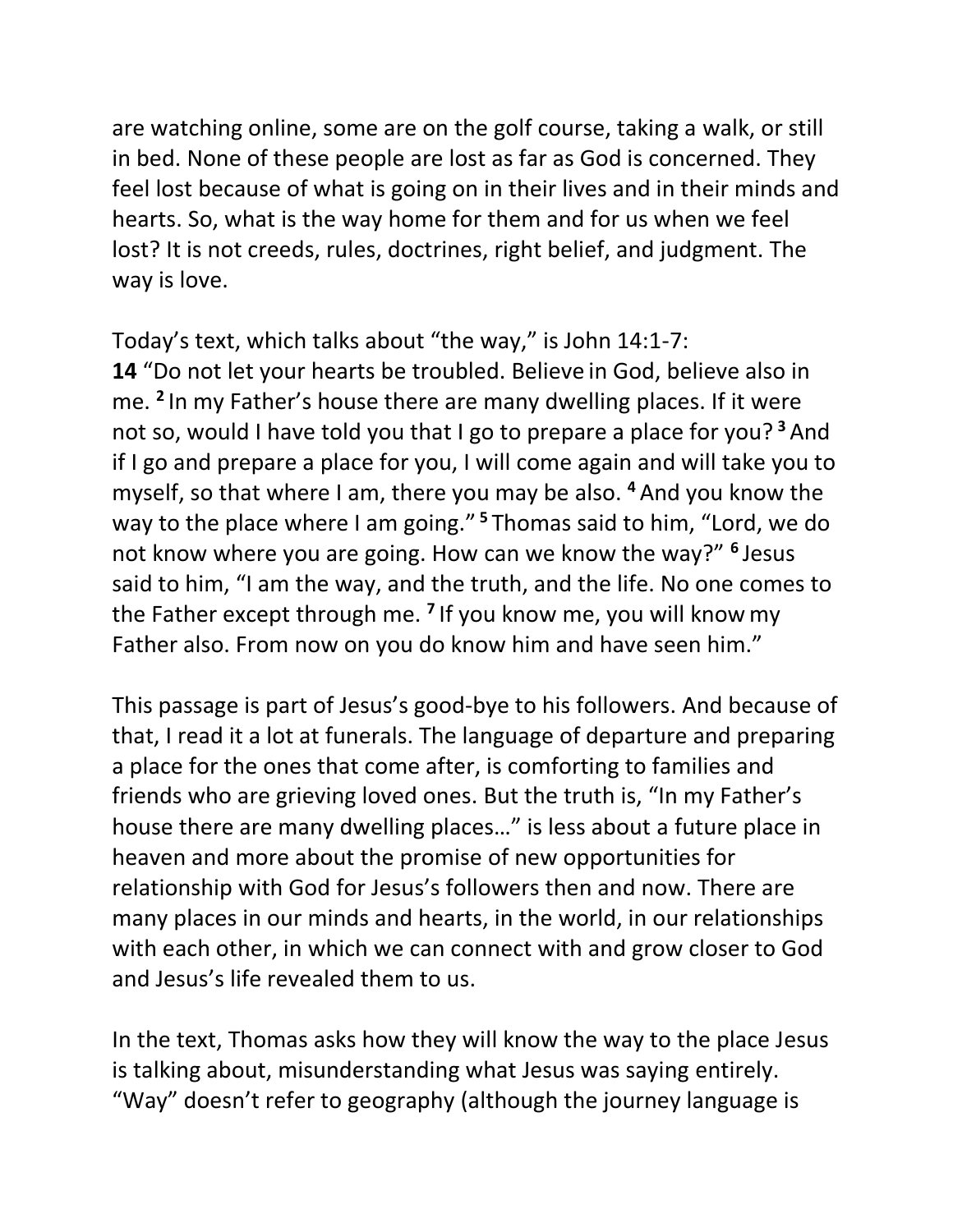helpful and common), but Jesus was referring to access, access to connection with God. Jesus said, "I am the way…" Yet, there is no GPS to God. Bass writes, "This quest is a mapless journey---there is no single road---the only guides in it are nature, saints, poetry, song, and Spirit. When you dare leave the road behind, Jesus emerges as the road itself and the Light that guides." German theologian, Meister Eckhart, also wrote about this journey, "There is a journey you must take. It is a journey without destination. There is no map. Your soul will lead you. And you can take nothing with you."

Here's my question: What if there is no ultimate destination for this journey, just love…the kind of love that finds us over and over again? That kind of thinking is risky, though, isn't it? That isn't what most of us were taught. We were taught not to trust ourselves, to believe what the minister says. We were taught that there are rules, special things to say, confess, and promise. We were taught that there is right belief and everything else is wrong. Gray areas do not exist when it comes to God, we were told.

In his book, *The Sin of Certainty*, biblical scholar, Peter Enns, summed it up when he wrote, "Believing we are right about God helps give us a sense of order in an otherwise messy world." The world is messy, though, because we are messy. And we are messy, therefore, our theology and beliefs and ideas are messy. Messiness happens because life happens. We realize that the rules we were taught don't work for everyone. We change our minds. We see ourselves, other people, and God differently in different seasons of our lives. That's the whole premise of Bass's book and the reason I am preaching this sermon series. Jesus cannot be only my idea of who he is or your idea of who he is. Jesus is more our text day seems to tell us. Jesus is the way…the way of love and love looks different for all of us.